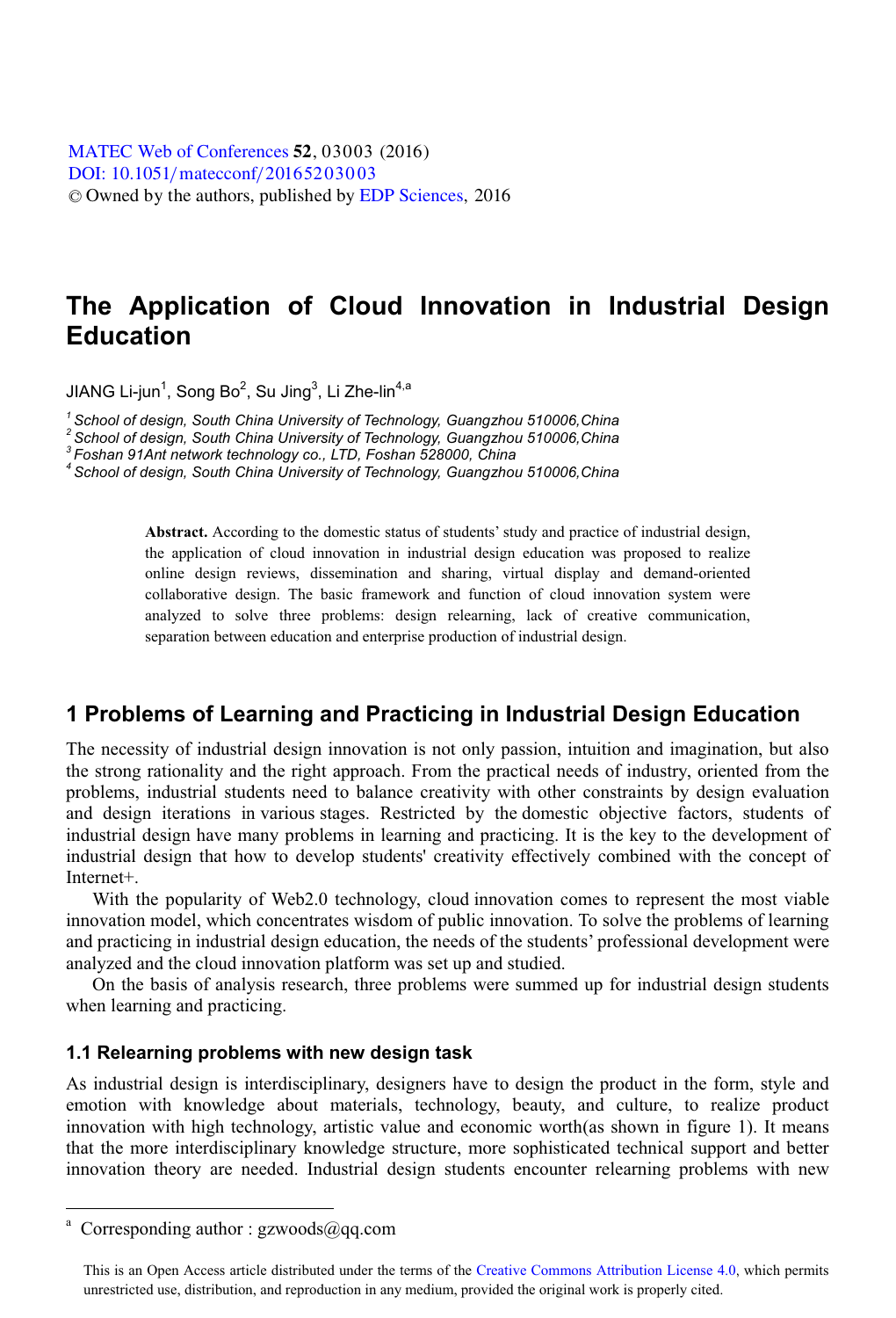design task. To save learning cost, students need the guidance from experienced people, or team of people with variety knowledge and technical background during the design process.



**Figure 1.** The Relationship Between Industrial Design And Relevant Subjects

#### **1.2 Lack of innovative communication**

The major of industrial design is set up by many colleges and universities in China. A lot of design works, some of which are quite creative, are sealed in graduation documentation; At the same time, the shortage of design talents for industrial enterprises and design companies need to be solved and a large number of design students cannot obtain employment. Due to the limitation of objective and subjective elements, communication between enterprises and teachers, students from different colleges is not sufficient. The existing closed innovation model is not suitable for most designers.

#### **1.3 Education separated from practice**

In universities at home, the design theory domestic students learning is relatively old sometimes, and the design practice they make differs from the actual production conditions. Due to the geography and other objective conditions, many students don't have an opportunity to link with companies and only do virtual design exercises at school. As the students can not participate in the the real design process, their design works in school are hard to turn into real products.

### **2 Research of the Existing Design Innovation Platform**

For now there are many online design innovation platforms for business and education in domestic and overseas. From the perspective of industrial design education, they all have advantages and disadvantages (examples are shown in table 1).

| <b>Platform</b><br>name            | Platform<br>type                       | <b>Basic mode and</b><br>functions                                                                                                                                       | <b>Target</b><br>audience                                                                              | <b>Advantages in design</b><br>education                                                             | Disadvantages in<br>design education                                                                                                                                                              |
|------------------------------------|----------------------------------------|--------------------------------------------------------------------------------------------------------------------------------------------------------------------------|--------------------------------------------------------------------------------------------------------|------------------------------------------------------------------------------------------------------|---------------------------------------------------------------------------------------------------------------------------------------------------------------------------------------------------|
| Billwang<br>(www.billwa<br>ng.net) | Industrial<br>design<br>communi<br>-ty | To publish and discuss<br>design work, get<br>information of design<br>activities<br>and<br>recruitment                                                                  | Industrial<br>designersin<br>dustrial<br>design<br>students                                            | Professional and<br>targeted                                                                         | As most students' design<br>are in a primary level,<br>their design works will<br>not gain enough<br>attention and advice                                                                         |
| ZBJ Network<br>(www.zbj.co<br>m)   | Witkey<br>Service<br>Platform          | Employers post<br>requirements,<br>providers bid and<br>work on jobs posted<br>by employers.<br>Three transaction-al m<br>odels: reward, bidding<br>and trading patterns | Enterprises,<br>social<br>organizatio<br>n-s and<br>individuals;<br>Witkey,<br>design insti<br>t-ution | Through design<br>practice, students can<br>have better knowled-g<br>e of the market<br>requirements | Design work is only<br>judged by the employers<br>alone, without design<br>professionals and<br>normal users' opinions,<br>there<br>are restrictions on the<br>improvement of<br>students' design |

**Table 1.** Design Innovation Platform Research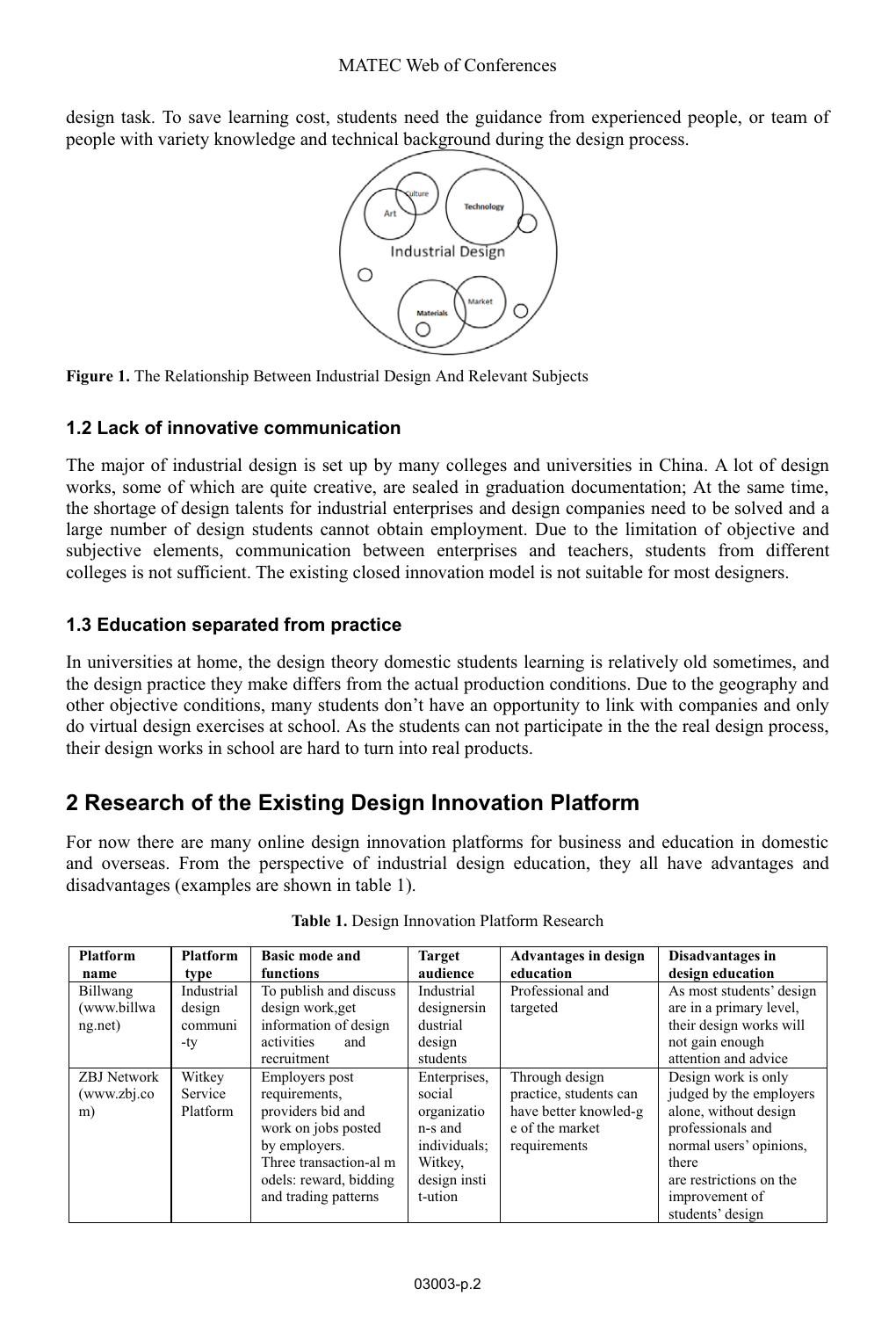|                                           |                                      |                                                                                                         |                                                                        |                                                                                                                                    | capabilities.                                                                                                                        |
|-------------------------------------------|--------------------------------------|---------------------------------------------------------------------------------------------------------|------------------------------------------------------------------------|------------------------------------------------------------------------------------------------------------------------------------|--------------------------------------------------------------------------------------------------------------------------------------|
| Kickstarte-r<br>(www.kicksta<br>rter.com) | Crowdfu-<br>nding<br>platform        | To help bring creative<br>projects to life before<br>deadline by<br>the<br>funding money from<br>public | Creative<br>people who<br>need<br>money for<br>projects                | There are complete<br>project processes and<br>high innovative<br>design solutions;<br>Interactive communica<br>tion between users | The main objective is to<br>promote the realization<br>of projects, not to<br>raise the design level                                 |
| Behance<br>(www.behanc<br>e.net)          | Design<br>communi<br>-ty             | To showcase and<br>discover creative<br>work, also to look for<br>designers                             | Designers.<br>design<br>students<br>and other<br>design<br>enthusiasts | Students can learn<br>from the complete and<br>high-quality designs<br>on it                                                       | As there are many<br>outstanding designers,<br>students' design works<br>are hard to gain enough<br>attention                        |
| Coursera<br>(www.course)<br>ra.org)       | Massive<br>open<br>online<br>courses | To take free online<br>classes from top<br>universities and<br>educational<br>organizations             | Learners,<br>including<br>university<br>students                       | High-quality design<br>courses, and<br>assessments<br>mentor and facilitat-e<br>learning process                                   | Less teacher-student<br>interaction and less<br>opportunity to practice,<br>which is quite necessary<br>for industry design<br>study |

The analysis above shows that the existing design learning platforms have their own advantages, but not perfect for industrial design education. The existing imperfection shows that the theory and method of cloud innovation may make up for these above disadvantages.

## **3 Concept of Cloud Innovation And Related Studies**

Cloud Innovation is a wide range(usually worldwide) innovation activity which reflects the swarm intelligence[1] .It connects various of knowledge and talents from worldwide to set up an normalized innovation service mode which combines scattered innovation resource. It is appropriate to be applied to students' online education platform.

Domestic and foreign researchers proposed many effective and innovative ways about learning methods of innovative design, such as expert systems, learning systems, mind mapping, brainstorming, etc. Currently, the innovative design theory, research methods and tools, reflecting the trends from closed to open[2-3].

Overseas, such as researcher Steven Tao in Carnegie Mellon University studied how to apply crowd sourcing methods to traditional education mode. If this is an appropriate way, it will allow many workers to work in a collaborative manner through the Internet, and make a way to generate income for the US economy[4].

In domestic, School of Design in South China University of Technology studied the communication of members in community and sharing of knowledge, which proposed mechanisms model of knowledge sharing in virtual design community from the perspective of teamwork[5]. School of Management in Huazhong University of Science and Technology discussed the propulsion mechanism of KIBS open innovation in three areas: creation, transition and diffusion, knowledge dissemination and absorption capacity[6].

At present, researches of cloud innovation are still in primary stage. The application of cloud innovation hasn't form a systematic theory in industrial design learning and practice, which has a huge exploration space.

### **4 The application of cloud Innovation in industrial design**

To solve the above problems, based on the cloud innovation theory, we need a platform to realize online design reviews, dissemination and share, virtual display and demand-oriented collaborative design, to help students study and practice in industrial design better. Consequently, 91Ant[7] was built to validate the idea.

#### **4.1 Framework and functions of cloud Innovation platform of industrial design**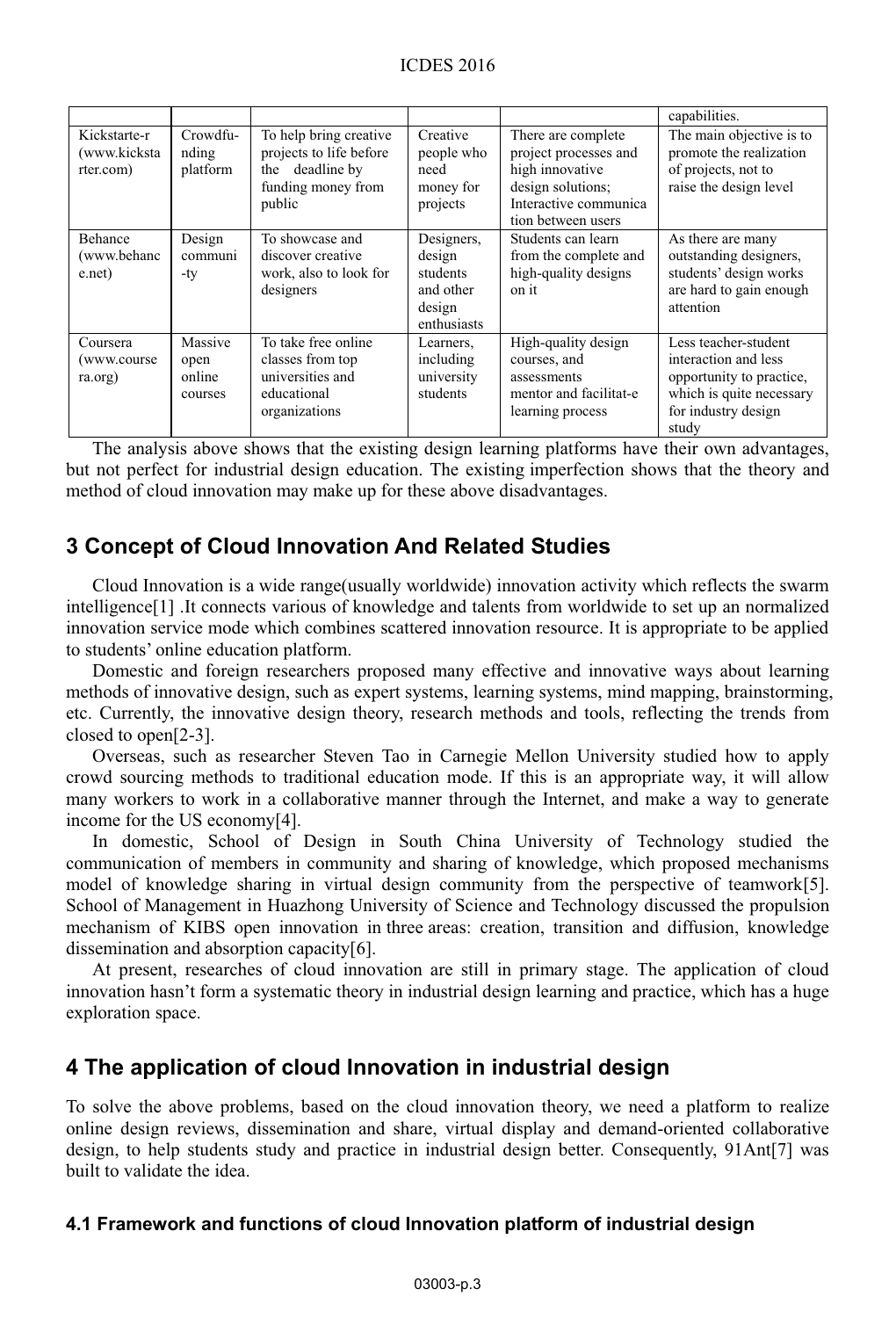#### *4.1.1 Design work show*

Cloud innovation platform cooperates with design schools. Students are be encouraged to upload their works of design courses and exercises. Teachers and students from different regions and different schools can do the reviews and discussions about the design online easily without long distance-travel.



**Figure 2.** Page of design work show and page of uploading

#### *4.1.2 Design exhibition and competition*

Online graduate design exhibitions and design competitions are held to gain new users and design topics enhance user activity. Ordinary users are also invited to share their using experience and ideas of the product(as shown in figure 3), so that designers will understand what customers need. Moreover, students get more better ideas through online brainstorming and other methods. The problem of relearning and lack of communication is solved through the above ways.

| comments |  |  |  |
|----------|--|--|--|
|          |  |  |  |
|          |  |  |  |
|          |  |  |  |

**Figure 3.** Page Of The Comments

#### *4.1.3 Practice in cooperation with enterprises*

Cloud innovation platform cooperates with enterprises. Enterprises call for designs of their industrial products on platform(as shown in figure 4) . Students who accepted the proposition should upload the innovative ideas or preliminary design to the platform. Comments and discussions are encouraged on the platform, which are made by students and teachers of design, experienced industrial designers, and people of other relevant disciplines (such as materials science, processing technology, market, businesses,etc). Students adopt reasonable opinions and improve their design. Companies adopt the good ones and pay for them. Members participate in the discussion will get reward points depending on the contribution for the design. (as shown in figure 5) The problem of separation between education and practice is solved.

| Task                               |       |  |
|------------------------------------|-------|--|
| <b>Industrial Design/Furniture</b> |       |  |
| Title                              |       |  |
| Ë<br><b>Deadline</b>               | $\pm$ |  |

**Figure 4.** The Page Of Requirements Publication For Enterprises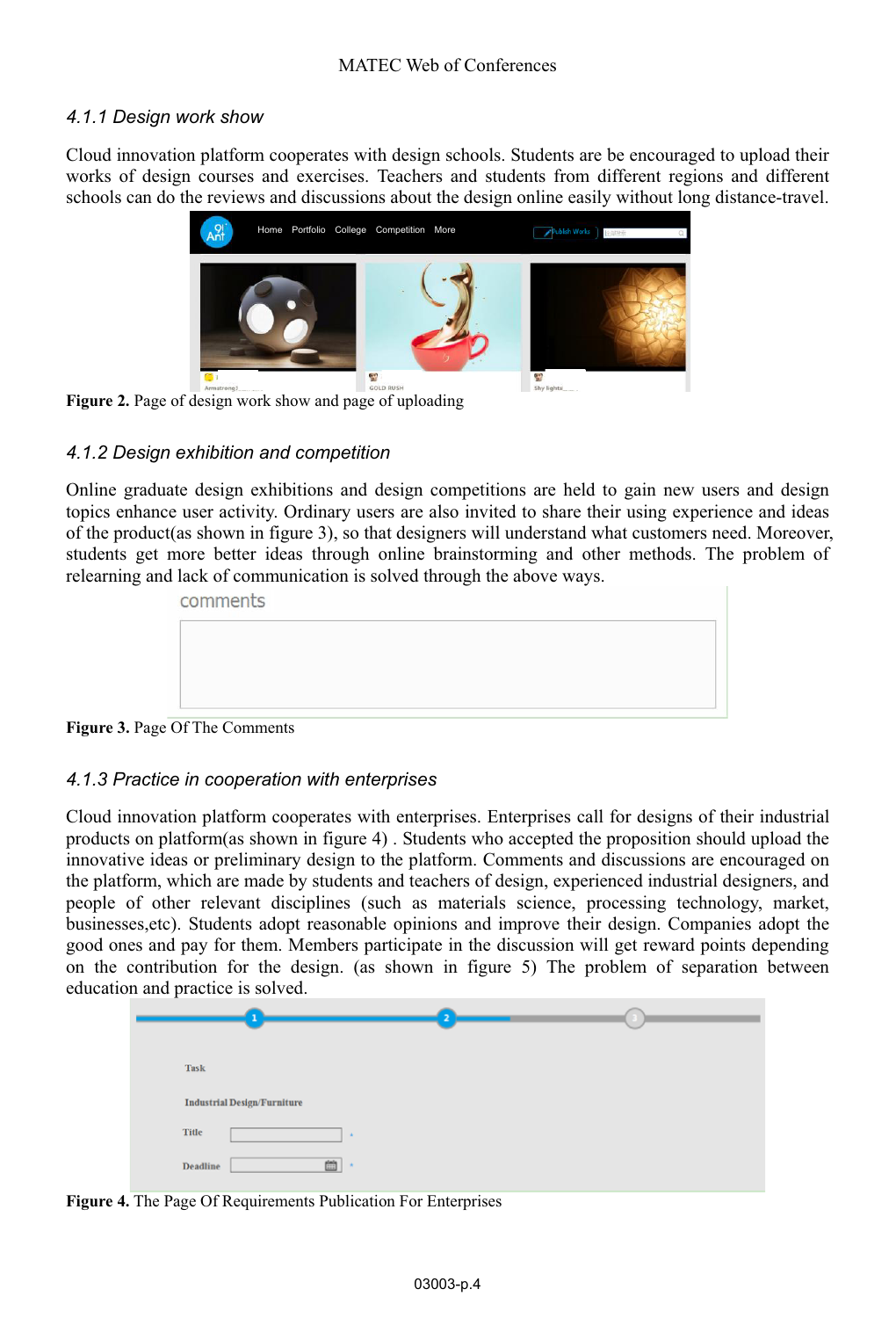

**Figure 5.** The Process Of Design On Cloud Innovation Platform

#### *4.1.4 Others*

In addition, video teaching of college courses, enterprise courses and master's lecture is also provided to supplement the theory knowledge.

In cooperation with the National Copyright Administration, cloud innovation platform protect students and designers' copyright.

Up to June 2015, the scale of China's mobile phone users reached to 594 million. As a consequence, some functional modules will be developed under mobile network, too. The convenience of mobile networks will greatly enhance the breadth and efficiency of dissemination.

#### **4.2 Effect of cloud Innovation platform of industrial design**

Since the establishment of 91Ant in December 2015, 732 design works has been uploaded, and design graduation show organized by Guangdong Vocational and Technical College is also welcomed. We got some user survey feedback:

Student A: From 91Ant, I got a better understanding of the needs of market.

Student B: I can visit the graduation show of other universities at home now.

Student C: This is a platform designed for students, so, our design won't be ignored here.

The monumental achievement of 91Ant demonstrated that cloud Innovation platform had some positive effect in the industrial design education for students in some degree. However, because the time of evaluation is relatively short, further studies should be needed to verify the applicability of cloud Innovation.

### **Acknowledgements**

Project supported by National Natural Science Foundation of China(No.51 1 751 83)

# **Summary 5**

Cloud innovation is a key to promote creativity, and the application of cloud innovation in industrial